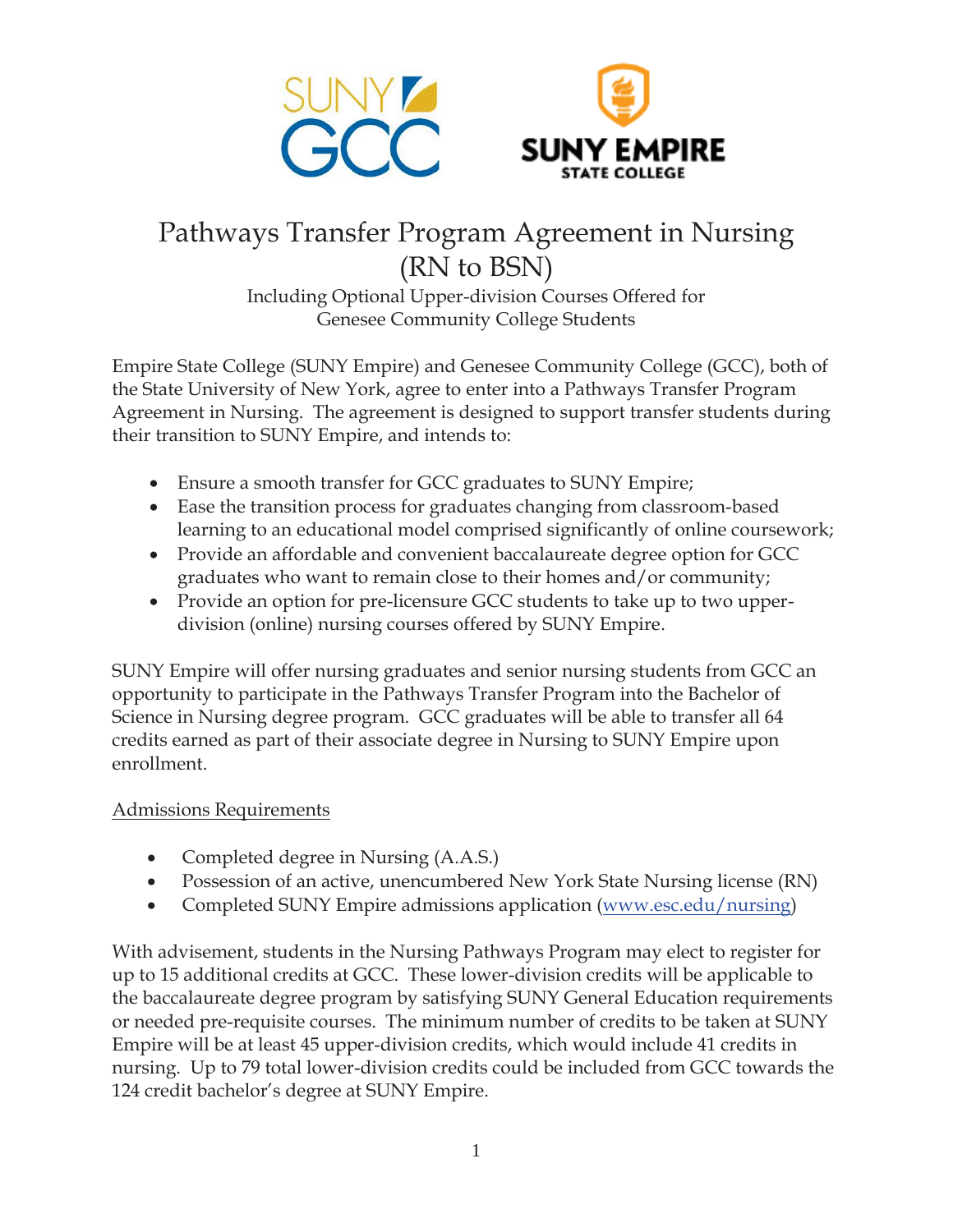## Benefits for GCC Transfer Students

SUNY Empire will provide the following benefits for participating GCC students:

- Guaranteed admission for applicants who meet the admissions criteria
- x Provision of a one-time \$100 *Better Together* transfer scholarship at SUNY Empire
- Waiver of the \$50 orientation  $/$  application fee
- Waiver of the admissions application essay

To be eligible, GCC transfer students must have completed an associate degree within the last 3 years, or be in (or entering) their final semester of completing an associate degree.1 Once SUNY Empire receives the student's official transcript that indicates an earned associate degree, the transfer scholarship will be awarded.

A unique code for interested students to use during the admissions application process will be created by SUNY Empire and provided to appropriate staff members in the Nursing program and the transfer counseling office at GCC. Participants must enter the code upon submission of their online application for admission to receive the benefits. GCC will make good faith efforts to not make the code publicly available.

## Guidelines of the Agreement

As part of the agreement, SUNY Empire will provide the following: (1) individual educational planning and mentoring for all transferring Nursing students, (2) outreach to faculty and transfer office staff at GCC to provide program information, and (3) offer information sessions for students at GCC, at SUNY Empire locations, and online.

GCC agrees to provide: (1) access for partnership students to campus facilities and resources (i.e. Library, academic support, computer labs), (2) promotion of the program on campus to current students and faculty advisors, as well as alumni, and licensed RNs in the community and (3) to include this transfer agreement in any college publications where such agreements are listed (i.e. college catalog, website, transfer office brochures).

Nursing students may enroll at SUNY Empire on a full or part-time basis.

<sup>1</sup> Note that this applies only to the completion date of the associate degree, and not when all of the courses within the degree were completed. Please refer to "Appendix B", item #4.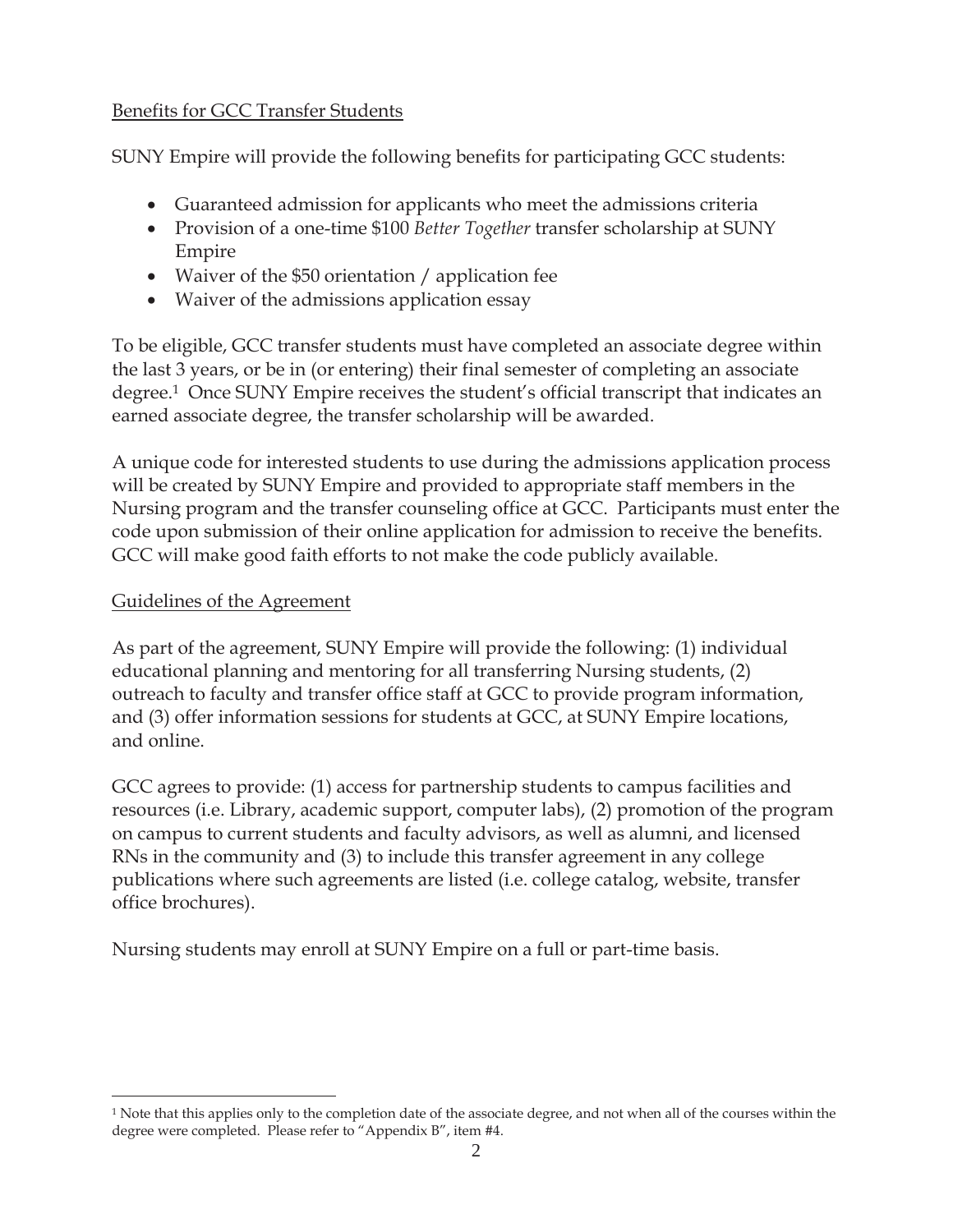## Optional Upper-division Online Nursing Courses

SUNY Empire may offer up to two upper-division courses for GCC students – NURS 3010 Health Assessment, and NURS 3015 Pharmacology. These optional courses are offered to serve two different groups of students:

- 1. Pre-licensure
	- GCC students who have completed at least year one of their nursing courses
	- Recent graduates who have yet to become licensed RNs
- 2. Licensed
	- Graduates of an associate degree nursing program who are licensed RNs and want to begin working towards a Bachelor of Science in Nursing degree.

## Pre-licensed Nursing Students

GCC students and recent graduates who have not yet earned their RN license may take these upper-division courses as non-matriculated (non-degree) students with SUNY Empire. Interested students should complete the nondegree application process found at www.esc.edu/nondegree.

## Licensed Registered Nurses (RN)

Licensed associate degree nurses may enroll directly into SUNY Empire as a full or part-time student. For more information or to apply, please go to www.esc.edu/nursing.

Please note that non-matriculated students are not eligible for financial aid. Students who are accepted to SUNY Empire as a degree-seeking, matriculated student will be eligible for financial aid.

Students who wish to apply or have application or registration questions should contact:

Deborah Penoyer Nursing.Program@esc.edu Director of Nursing DLPenoyer@genesee.edu

Genesee Community College SUNY Empire State College

This Agreement becomes effective when all signatures are affixed, as of the date of last signature, and remains in effect for five years or until one or both institutions deem it necessary to terminate the Agreement. The agreement may be amended by mutual agreement and will be formalized via revision of this agreement.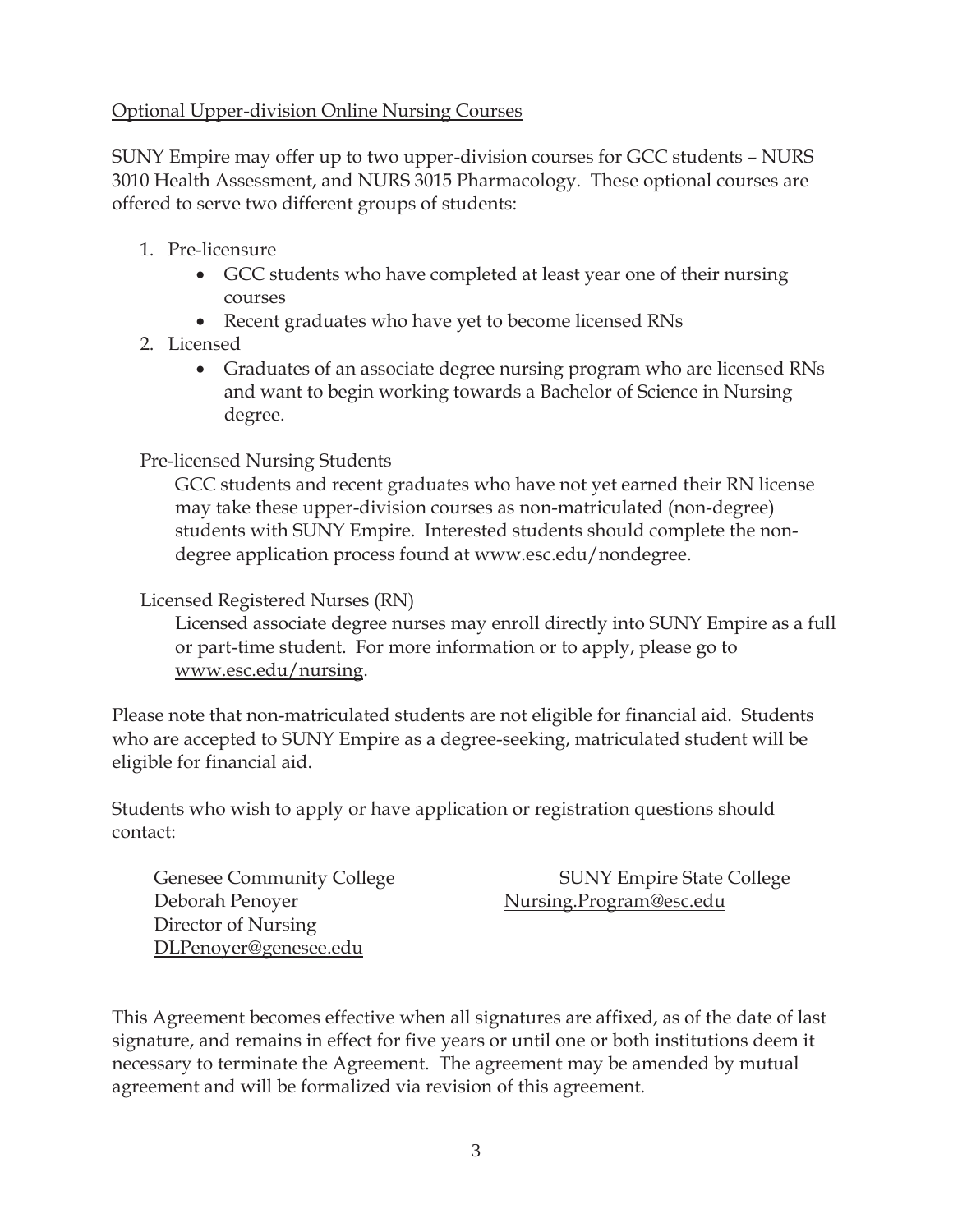Signatures to the Agreement

**EMPIRE STATE COLLEGE** 

Dr. Nathan Gonyea Officer in Charge

Dr. Tai Arnold Acting Provost

Kim S. Stote

Dr. Kim Stote Dean, School of Nursing and Allied Health

#### **GENESEE COMMUNITY COLLEGE**

Dr. James Sunser President

Dr. Kathleen Schiefen Provost and Executive Vice President for Academic Affairs

Deborah Penoyer, Nursing Program Director

Deborah Penoyer Director of Nursing

Date

8/12/2021 Date

08/10/2021

Date

8/9/2021

Date

August 9, 2021 Date

8/9/2021

Date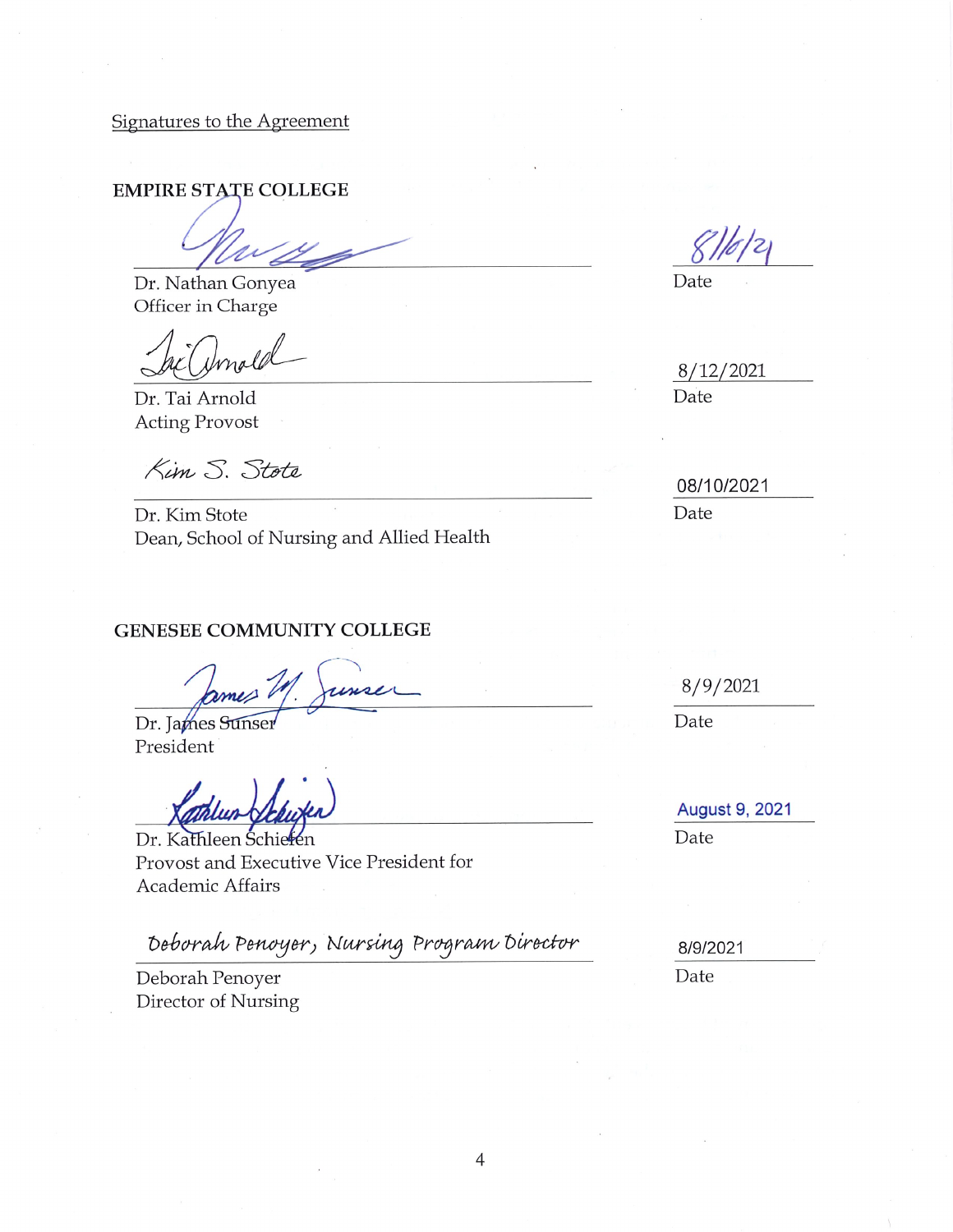## **Appendix A: Sample Degree Plan (Nursing: RN to BSN)**

## **Genesee Community College – Nursing, A.A.S.**

| NUR 111 Nursing 1                      | 5              | <b>ENG 101 College Composition</b> | 3              |
|----------------------------------------|----------------|------------------------------------|----------------|
| NUR LC1 Nursing Lab / Clinical 1       | 3              | ENG 102 Composition in the Natural | 3              |
|                                        |                | and Social Sciences                |                |
| NUR 112 Nursing 2                      | 5              | PSY 101 General Psychology         | 3              |
| NUR LC2 Nursing Lab / Clinical 2       | 3              | BIO 152 Anatomy & Physiology I     | 4              |
| NUR 122 Pharmacology for Nurses        | 3              | BIO 153 Anatomy & Physiology II    | $\overline{4}$ |
| NUR 211 Nursing 3                      | 5              | BIO 201 Microbiology and Human     | 4              |
|                                        |                | <b>Disease</b>                     |                |
| NUR LC3 Nursing Lab / Clinical 3       | 3              |                                    |                |
| NUR 212 Nursing 4                      | 5              |                                    |                |
| NUR LC4 Nursing Lab / Clinical 4       | 3              |                                    |                |
| NUR 230 Professional Issues in Nursing | 3              |                                    |                |
| NUR 222 Nursing 5                      | $\overline{2}$ |                                    |                |
| NUR LC5 Nursing Lab / Clinical 5       | 3              |                                    |                |

| <b>ENG 101 College Composition</b> |   |
|------------------------------------|---|
| ENG 102 Composition in the Natural |   |
| and Social Sciences                | 3 |
| PSY 101 General Psychology         |   |
| BIO 152 Anatomy & Physiology I     |   |
| BIO 153 Anatomy & Physiology II    |   |
| BIO 201 Microbiology and Human     |   |
| Disease                            |   |

**Total Degree Credits 64** 

## **Potential additional lower-division credits at GCC1 15**

| Optional upper-division course for GCC students: NURS 3010 Health Assessment |  |
|------------------------------------------------------------------------------|--|
| Optional upper-division course for GCC students: NURS 3015 Pharmacology      |  |

## **Empire State College – Nursing, B.S.**

 $\overline{a}$ 

| NURS 3020 Nursing Informatics                                           | 4 | NURS 3005 Educational Planning:<br><b>Transition to Baccalaureate Nursing</b> | $\overline{4}$ |
|-------------------------------------------------------------------------|---|-------------------------------------------------------------------------------|----------------|
| NURS 3025 Nursing Research                                              | 4 | Elective                                                                      | 4              |
| NURS 4005 Health Care Delivery Systems<br>and Policy                    | 4 |                                                                               |                |
| NURS 4010 Professional Issues and<br>Leadership in Contemporary Nursing | 4 |                                                                               |                |
| NURS 4015 Community Nursing                                             | 4 |                                                                               |                |
| Nursing elective                                                        | 4 |                                                                               |                |
| NURS 4020 Baccalaureate Nursing<br>Capstone                             | 5 |                                                                               |                |

| NURS 3005 Educational Planning:     |  |
|-------------------------------------|--|
| Transition to Baccalaureate Nursing |  |
| Elective                            |  |

#### **Total SUNY Empire Credits 45 Degree Program Total 124**

<sup>&</sup>lt;sup>1</sup> Any of these credits not completed at GCC will be completed at SUNY Empire. Students should seek advisement from a SUNY Empire advisor in advance of selecting which courses to take to ensure they will fit into the baccalaureate degree plan.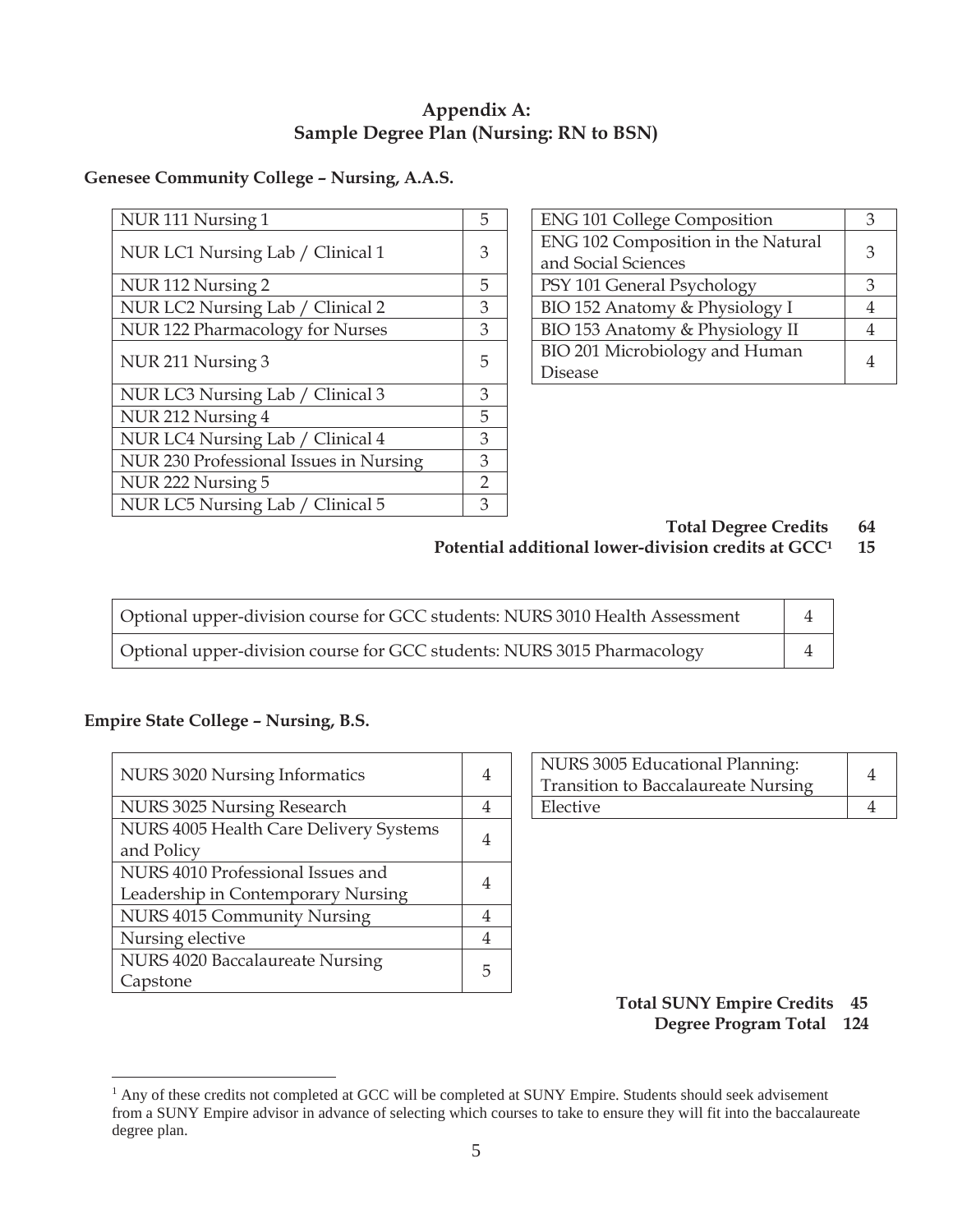## **Appendix B: Empire State College Policies and Procedures for Transfer**

- 1. Students successfully completing degree requirements for an A.A., A.S., or A.A.S. and transferring in the entire associate degree will be able to transfer to SUNY Empire all credit earned for the associate degree, including "D" grades that are part of the completed degree.
- 2. The maximum advanced standing (lower and upper-division credits; prior learning assessment credits) allowed toward a bachelor's degree in nursing is 79 credits, which means that students must complete at least 45 upper-level credits in residence at SUNY Empire. A student may exceed stated credit minimums in certain circumstances to preserve the integrity of components that meet degree requirements.
- 3. Any courses taken at GCC beyond the associate degree will be evaluated for transfer separately from the associate degree based on SUNY Empire's advance standing policies.
- 4. There is no statute of limitations regarding the age of acceptable learning substantiated by transcript except in some areas, technologies and science for instance, where that learning may be outmoded and may not be accepted if it is crucial to the structure of a degree program concentration.
- 5. Students earning a bachelor's degree from SUNY Empire must fulfill all graduation requirements, which include completing 45 advanced-level credits of which 24 are in the concentration. SUNY also requires the completion of 30 general education credits across 7 of 10 designated areas, including mathematics and basic communication.
- 6. All students need to complete the application process and meet all admissions criteria before being accepted to SUNY Empire. Students must submit the SUNY Empire Application for Admission form along with an official transcript(s) of their completed course work to the Office of Admissions, SUNY Empire State College, 111 West Avenue, Saratoga Springs, NY 12866. These forms can be found at www.esc.edu/admissions.
- 7. Both colleges acknowledge the confidential nature of student information that may be exchanged between them. As such, both colleges agree that this information must be kept secure, confidential, and only disclosed for academic reasons. Student information will not be shared with third parties, and all FERPA regulations will be adhered to.